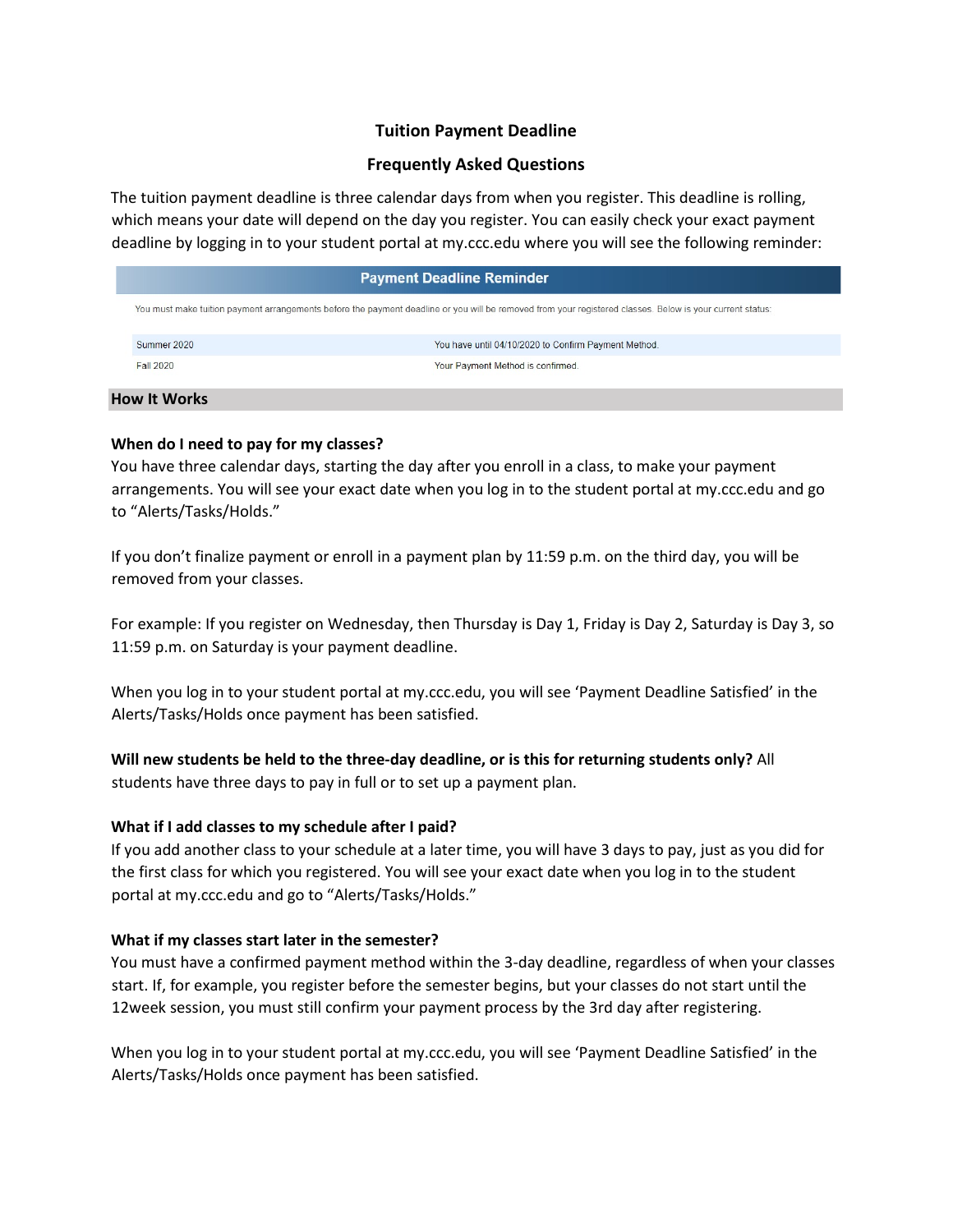## **Can I make a partial tuition payment to keep my classes?**

If you set up a payment plan through NelNet in your student portal, you will keep your class schedule. However, if you only make a partial tuition payment in any other way, you will still be removed from your classes three days after you register.

### **Missing the Tuition Payment Deadline**

**If I miss the payment deadline, will I get a notification that I have been removed from my classes?** Yes, you will receive an email to your CCC student email. You will also see that you no longer have these classes listed in your student portal.

## **If I get removed from my classes and then I pay my bill, can I register again?**

Yes, if there is still space in your selected classes and the deadline to register has not yet passed. If it has passed, consider taking classes in the 12-week or 8-week sessions to stay on track for your degree.

#### **Payment Plan**

## **How do I get on a payment plan?**

Log in to my.ccc.edu. Select: Click on Student Finance Account > Account Services > Enroll in Payment Plan > Select a Payment. Your payment plan is processed immediately upon receipt of your down payment. Learn more about our payment plan and other tuition options at www.ccc.edu/WaysToPay.

#### **How will my payment plan work if I add new classes?**

Your payment plan adjusts automatically as you add and remove classes to your schedule. You will only have to sign up once per semester for a payment plan if that is the way you pay your tuition balance.

#### **Waitlisted Students**

## **How are students who get into their waitlisted classes notified about their new tuition balance?**

Students receive an email asking them to check their student portal for changes in their schedule and their tuition payment deadline. Students should check their CCC student email for updates, and their CCC student portal for their individualized tuition payment deadline.

#### **Financial Aid**

## **What if I didn't complete a FAFSA yet?**

Do it as soon as possible! Go to [www.ccc.edu/FAFSA](http://www.ccc.edu/FAFSA) for more information and ask your Financial Aid Office for additional support virtually by going to [www.ccc.edu/VSS.](http://www.ccc.edu/VSS) The financial aid process will take some time and you cannot hold classes in your schedule while you are in the process of applying for financial aid.

#### **What if I did the FAFSA but now I have to be verified?**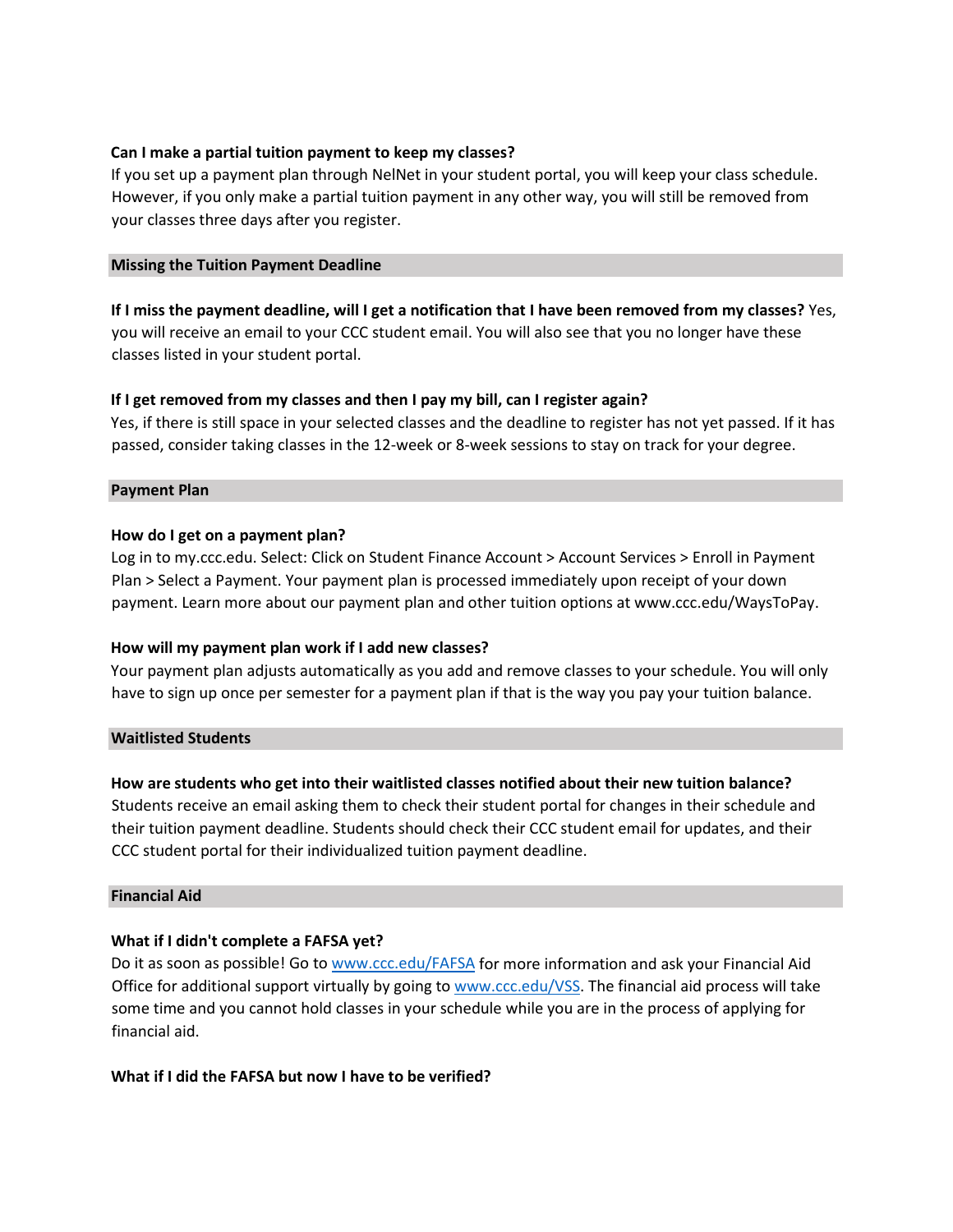Log in to your student portal and review documents required for Financial Aid verification. If you submitted document(s) more than 2 days ago, and have not receive any new information, contact your Financial Aid Office. Your financial aid is incomplete until the verification is approved, if selected for this step.

## **If I receive a Financial Aid verification hold, can I get an extension on the three-day deadline?** Yes,

students who receive a Financial Aid verification hold can request a once per semester 10 day enrollment hold.

## **How do I get the 10 day extension?**

- Contact the Financial Aid Office at your college to request the extension.
- This extension can only be used once per semester, so it is important to ensure you will be able to complete the verification process within this time.
- If Financial Aid verifies you are eligible, they will confirm your extension deadline.
- You will then see a message in the student portal under **Alerts/Holds/Tasks:**

#### **Payment Deadline Reminder**

You must make tuition payment arrangements before the payment deadline or you will be removed from your registered classes. Below is your current status:

| Summer 2020 | Financial Aid verification extension for enrolled classes thru 04/10/2020. |
|-------------|----------------------------------------------------------------------------|
| Summer 2020 | You have until 04/10/2020 to Confirm Payment Method.                       |

This extension can only be granted before the semester begins and cannot extend into the start of the term. For example, if the extension is approved 7 days before the start of the semester, the extension is approved for 7 days.

#### **Scholarships, Tuitions Waivers, etc.**

# **What if I have a scholarship, Star Scholarship, CHA Partners in Education waiver, a CCC tuition waiver, veteran's benefits, or a tuition benefit from my job that hasn't gotten to me yet?**

Contact your college's Business Office with official documents that show details about your scholarship, tuition benefit, or CCC waiver before the deadline. If you are a Star Scholar, also speak to your advisor to confirm that your details are up-to-date.

### **Early College**

## **What does this mean for Early College students?**

Students in Early College will need indicators added to their account prior to the deadline. If you have any concerns, you should contact their Early College Coordinator.

#### **SAP Holds**

**When are students removed from their classes if their grades lead to SAP holds?**